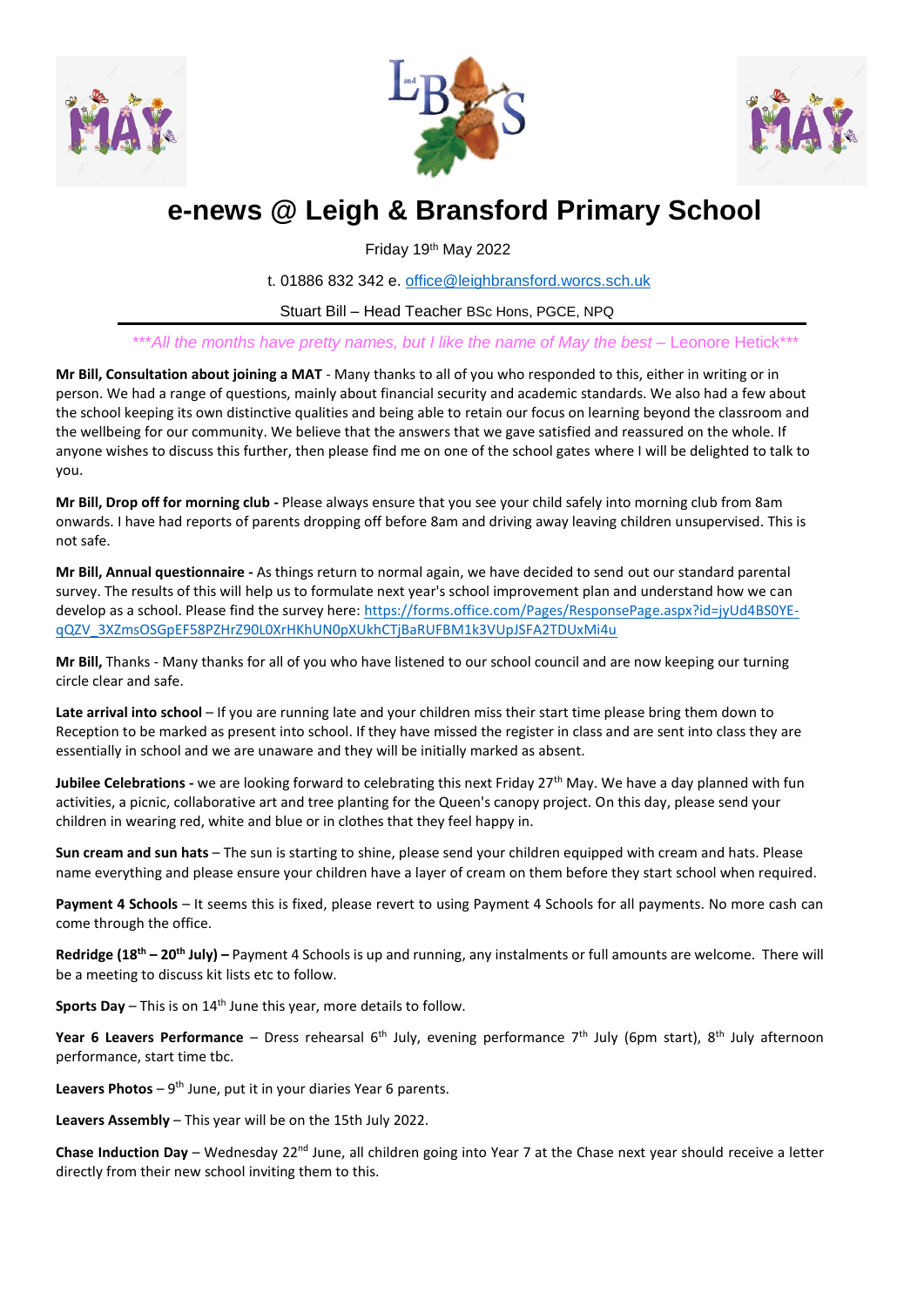**Extra Curricular Clubs** - If you are interested in athletics, you must contact Danny on the following email **[danielsavusavu@gmail.com](mailto:danielsavusavu@gmail.com)**

**Athletics Club, All year groups** - Learn and enjoy the children's Eveque athletics equipment in a safe and fun environment. Run faster, jump higher, throw further! Every Thursday from June, dates are 9th, 16th, 23rd, 30<sup>th</sup> and July 6th,  $13<sup>th</sup>$ .

**After School Club** – Please remember to pre-book your children if you require a place. Now that numbers are increasing book as early as possible as often we are reaching our maximum of fifteen. Please be mindful if you cancel on the day you will still be charged (unless it is because of sickness etc.)

Governors Vacancy – Please see the formal letter that came out on Wednesday, the closing date is 9am on the 6<sup>th</sup> June 2022.

## **The Governing Board:**

\*Sets the strategic direction for the school.

\*Holds the headteacher to account on finance and outcomes.

\*Has nothing to do with the day-to-day running of the school, Governors are eyes on, hands off.

## **Your commitment:**

\*6/7 2-hour Full Governing Board meetings a year.

\*Pre-reading for meetings – come with questions.

\*Induction and ongoing training.

## **Why do it?**

\*Collectively governors lead the school; it is a real chance to make a difference in children's lives.

\*Governors learn many skills and gain a deep knowledge of the primary education sector; there are plenty of leadership opportunities too.

## **\*\*Friends Zone\*\***

**Sponsored walk** - Friday 17/6/22

Sponsor forms will come home in bags next week so the children can start to collect sponsors.

**\***Save the Date**\* End of Year BBQ** Friday 1/7/22 from 3.30pm

Look out for more details on this after half term.

The friends would like to run some discos for the children again next year -but we are without a DJ! If you or someone you know might be able to help please speak to one of the friends.

## **\*\*\*Term Dates for your Diary\*\*\***

Summer Term – Monday 25th April 2022 – Thursday 21st July 2022

Summer mid-term holiday – Friday  $27<sup>th</sup>$  May 2022 – Monday 6<sup>th</sup> June 2022

## **\*\*\*TED Days 2021-2022\*\*\***

Monday 27th June 202**2**

**\*\*\*TED Days 2022-2023\*\*\***

Monday 5<sup>th</sup> September 2022 **Friday 21st October 2022** 

Tuesday 25<sup>th</sup> July 2023

Tuesday 3<sup>rd</sup> Jan 2023 **Monday 24<sup>th</sup> July 2023**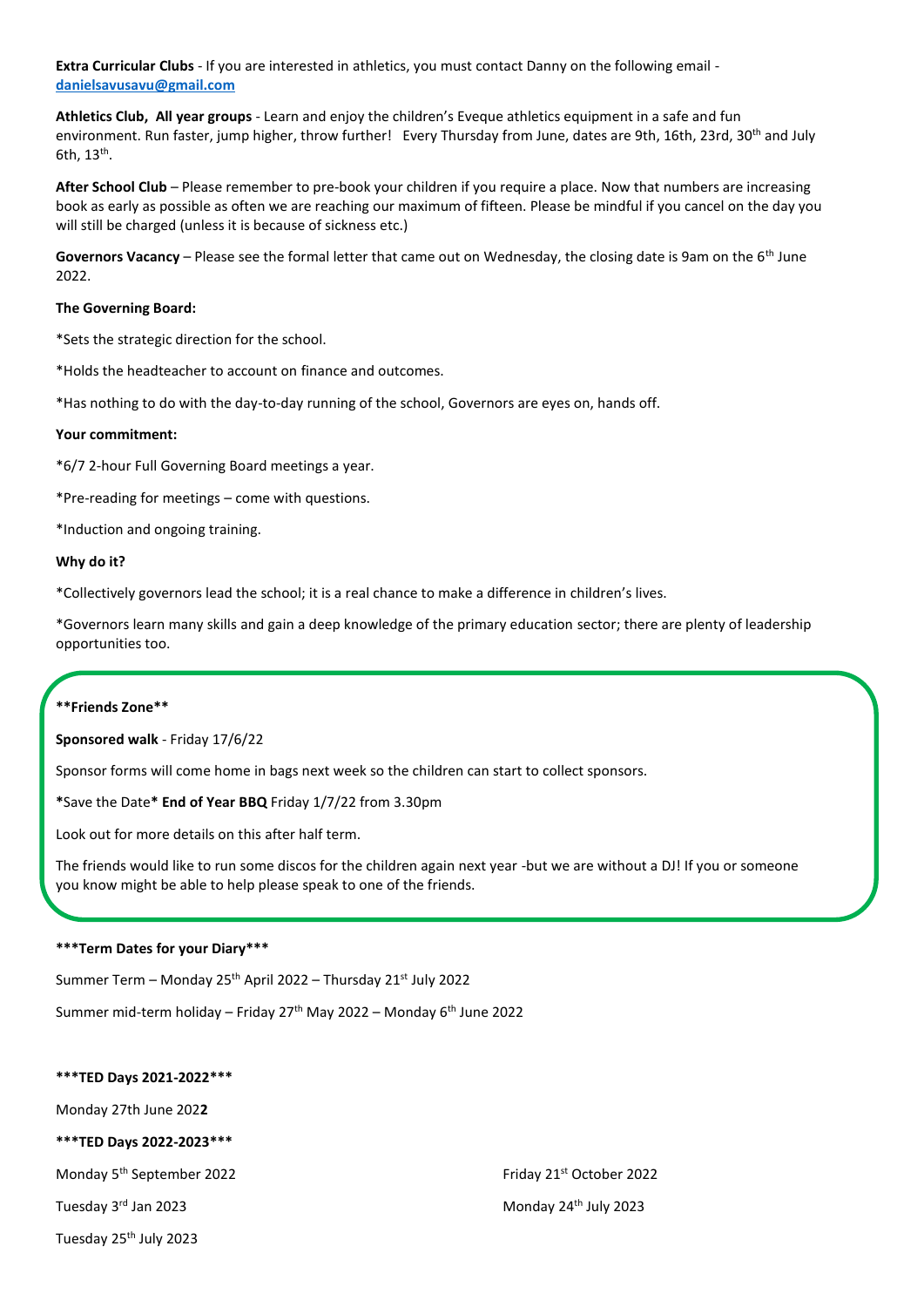# **\*\*\*Bank Holidays 2022\*\*\***

Whitsun Bank Holiday – Thursday 2nd June 2022

Additional Bank Holiday – Friday 22<sup>nd</sup> July 2022 (Please see amended Summer Term end date)

Platinum Jubilee Holiday - Friday 3rd June 2022

## **Term dates Academic Year 2022/2023**

| Holiday            | School closes on        | School re-opens on             |
|--------------------|-------------------------|--------------------------------|
| <b>Autumn Term</b> | <b>Not Applicable</b>   | <b>Monday 5 September 2022</b> |
| Autumn mid term    | Friday 21 October 2022  | Monday 31 October 2022         |
| <b>Christmas</b>   | Friday 16 December 2022 | Tuesday 3 January 2023         |
| Spring mid-term    | Friday 17 February 2023 | Monday 27 February 2023        |
| Easter             | Friday 31 March 2023    | Monday 17 April 2023           |
| Summer mid-term    | Friday 26 May 2023      | Monday 5 June 2023             |
| End of summer term | Tuesday 25 July 2023    | <b>Not Applicable</b>          |

## **Term dates Academic Year 2022/2023**

| Holiday                     | Date                 |
|-----------------------------|----------------------|
| <b>Good Friday</b>          | Friday 7 April 2023  |
| <b>Easter Monday</b>        | Monday 10 April 2023 |
| May Day                     | Monday 1 May 2023    |
| <b>Whitsun Bank Holiday</b> | Monday 29 May 2023   |